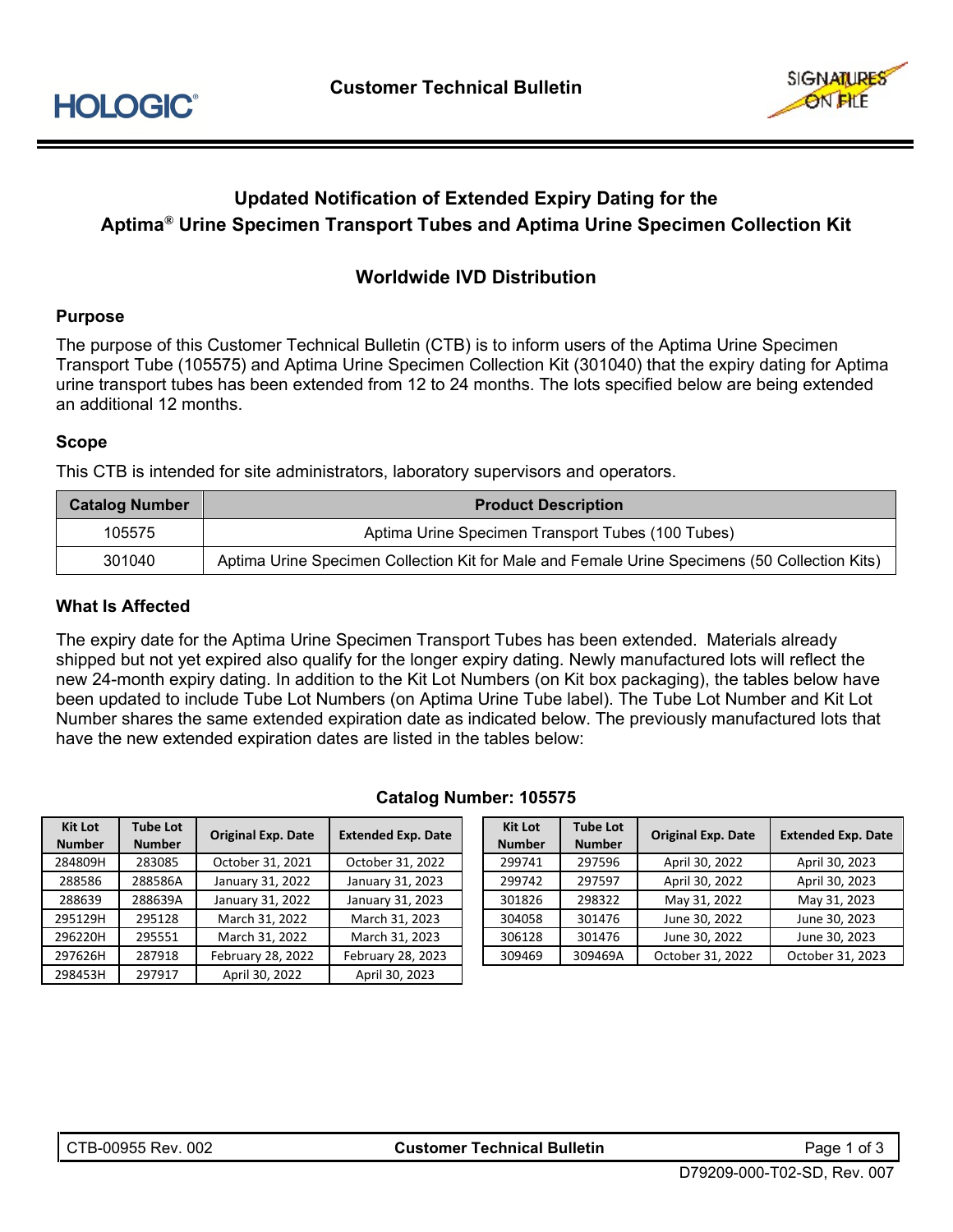

## **Catalog Number: 301040**

| <b>Kit Lot</b> | <b>Tube Lot</b>   | <b>Original Exp. Date</b> | <b>Extended Exp. Date</b> | <b>Kit Lot</b> | <b>Tube Lot</b> | <b>Original Exp. Date</b> | <b>Extended Exp. Date</b> |
|----------------|-------------------|---------------------------|---------------------------|----------------|-----------------|---------------------------|---------------------------|
| <b>Number</b>  | Number            |                           |                           | <b>Number</b>  | <b>Number</b>   |                           |                           |
| 282927         | 282904            | October 31, 2021          | October 31, 2022          | 294938H        | 285048          | November 30, 2021         | November 30, 2022         |
| 284804         | 284798            | December 31, 2021         | December 31, 2022         | 295119         | 293098          | March 31, 2022            | March 31, 2023            |
| 284806         | 284798            | December 31, 2021         | December 31, 2022         | 295122         | 293096          | March 31, 2022            | March 31, 2023            |
| 287088         | 286811            | December 31, 2021         | December 31, 2022         | 295123         | 291693          | March 31, 2022            | March 31, 2023            |
| 287089         | 286906            | December 31, 2021         | December 31, 2022         | 295816H        | 295670          | March 31, 2022            | March 31, 2023            |
| 287090         | 286906            | December 31, 2021         | December 31, 2022         | 295996         | 291694          | March 31, 2022            | March 31, 2023            |
| 287091         | 286381            | December 31, 2021         | December 31, 2022         | 295997         | 291694          | March 31, 2022            | March 31, 2023            |
| 287092         | 286302            | December 31, 2021         | December 31, 2022         | 296541         | 295633          | March 31, 2022            | March 31, 2023            |
| 287093         | 286302            | December 31, 2021         | December 31, 2022         | 296627         | 295639          | March 31, 2022            | March 31, 2023            |
| 287094         | 286298            | December 31, 2021         | December 31, 2022         | 296713         | 296132          | March 31, 2022            | March 31, 2023            |
| 289414         | 284798,<br>287907 | December 31, 2021         | December 31, 2022         | 296854         | 295632          | March 31, 2022            | March 31, 2023            |
| 289426         | 287916            | December 31, 2021         | December 31, 2022         | 297899         | 297162          | April 30, 2022            | April 30, 2023            |
| 297012         | 296134            | April 30, 2022            | April 30, 2023            | 298033         | 296617          | April 30, 2022            | April 30, 2023            |
| 297013         | 295636            | March 31, 2022            | March 31, 2023            | 298034         | 297063          | April 30, 2022            | April 30, 2023            |
| 297165         | 296614            | April 30, 2022            | April 30, 2023            | 298036         | 297160          | April 30, 2022            | April 30, 2023            |
| 297166         | 295640            | April 30, 2022            | April 30, 2023            | 299288         | 297296          | April 30, 2022            | April 30, 2023            |
| 297278         | 295640            | April 30, 2022            | April 30, 2023            | 299764         | 297296          | April 30, 2022            | April 30, 2023            |
| 297282         | 295636            | March 31, 2022            | March 31, 2023            | 299765         | 298322          | May 31, 2022              | May 31, 2023              |
| 297601         | 297068            | April 30, 2022            | April 30, 2023            | 300102H        | 294550          | March 31, 2022            | March 31, 2023            |
| 297749         | 297068            | April 30, 2022            | April 30, 2023            | 301084H        | 297851          | April 30, 2022            | April 30, 2023            |
| 297898         | 297162            | April 30, 2022            | April 30, 2023            | 301981H        | 299647          | June 30, 2022             | June 30, 2023             |
| 289427         | 291677            | February 28, 2022         | February 28, 2023         | 302017         | 297294          | April 30, 2022            | April 30, 2023            |
| 289428         | 290791            | January 31, 2022          | January 31, 2023          | 302019         | 298314          | April 30, 2022            | April 30, 2023            |
| 289429         | 289443            | February 28, 2022         | February 28, 2023         | 302881H        | 302749          | July 31, 2022             | July 31, 2023             |
| 289430         | 289443            | February 28, 2022         | February 28, 2023         | 302882H        | 303009          | July 31, 2022             | July 31, 2023             |
| 289431         | 291677            | February 28, 2022         | February 28, 2023         | 303028H        | 292341          | February 28, 2022         | February 28, 2023         |
| 289432         | 289445            | January 31, 2022          | January 31, 2023          | 303693H        | 302749          | July 31, 2022             | July 31, 2023             |
| 289448         | 289442            | January 31, 2022          | January 31, 2023          | 304048         | 298317          | May 31, 2022              | May 31, 2023              |
| 291129H        | 290556            | December 31, 2021         | December 31, 2022         | 304644         | 298316          | May 31, 2022              | May 31, 2023              |
| 291136H        | 292341            | February 28, 2022         | February 28, 2023         | 304645         | 300834          | June 30, 2022             | June 30, 2023             |
| 292994         | 291690            | February 28, 2022         | February 28, 2023         | 305298         | 297296          | April 30, 2022            | April 30, 2023            |
| 292996         | 291690            | February 28, 2022         | February 28, 2023         | 305675         | 302356          | July 31, 2022             | July 31, 2023             |
| 292997         | 292642            | February 28, 2022         | February 28, 2023         | 305676         | 297160          | April 30, 2022            | April 30, 2023            |
| 292998         | 292669            | February 28, 2022         | February 28, 2023         | 306159         | 305291          | August 31, 2022           | August 31, 2023           |
| 293618         | 291692            | February 28, 2022         | February 28, 2023         | 306161         | 306140          | August 31, 2022           | August 31, 2023           |
| 293620         | 291692            | February 28, 2022         | February 28, 2023         | 306162         | 306141          | August 31, 2022           | August 31, 2023           |
| 293648         | 293097            | March 31, 2022            | March 31, 2023            | 308814         | 306646          | September 30, 2022        | September 30, 2023        |
| 293649         | 291693            | March 31, 2022            | March 31, 2023            | 308817         | 306648          | August 31, 2022           | August 31, 2023           |
| 294221H        | 293209            | February 28, 2022         | February 28, 2023         | 309526         | 306649          | September 30, 2022        | September 30, 2023        |
| 294228H        | 294550            | March 31, 2022            | March 31, 2023            | 309530         | 306650          | September 30, 2022        | September 30, 2023        |
| 294229H        | 293209            | February 28, 2022         | February 28, 2023         | 310320         | 306652          | September 30, 2022        | September 30, 2023        |
| 294937H        | 297851            | April 30, 2022            | April 30, 2023            | 310325         | 306654          | September 30, 2022        | September 30, 2023        |